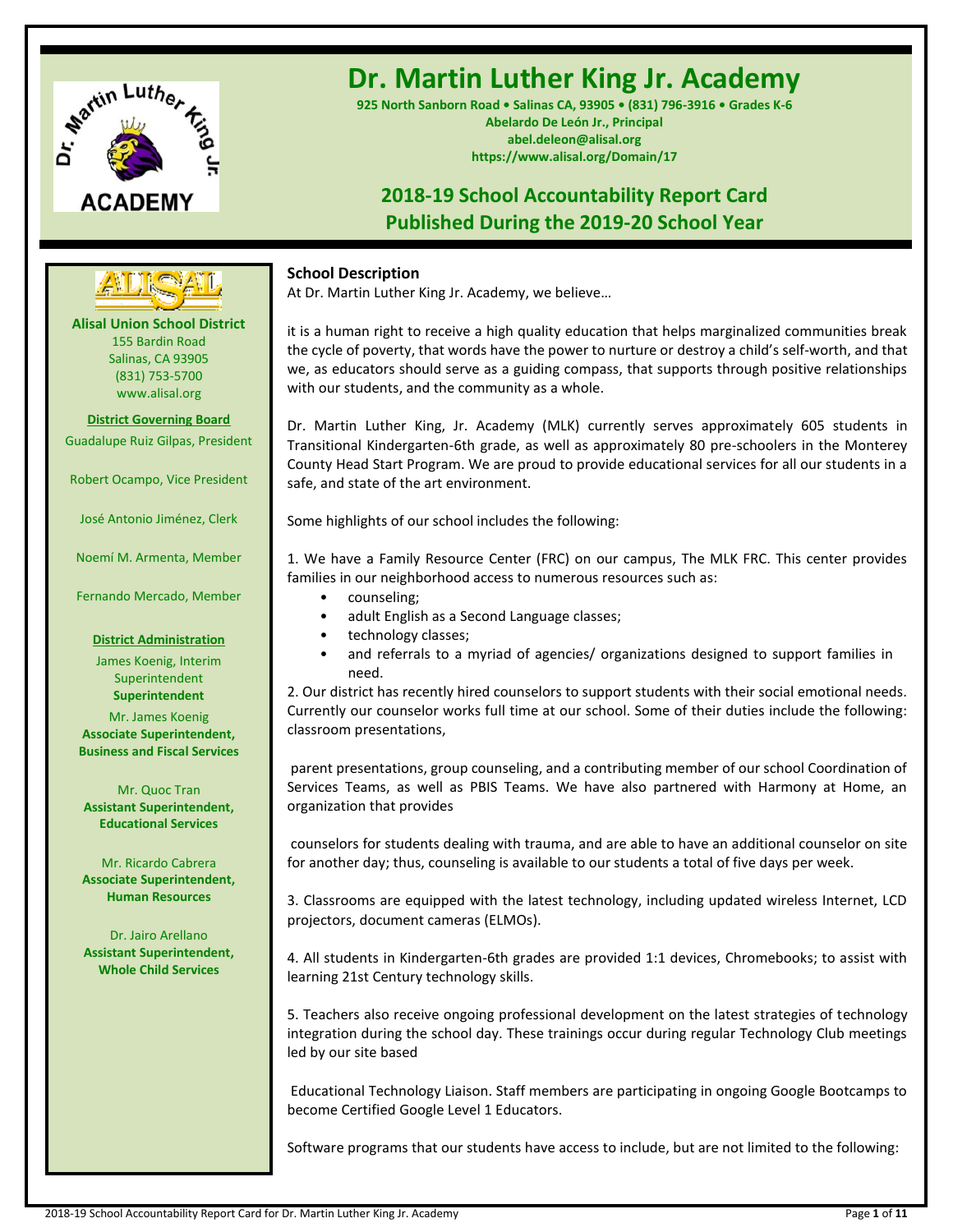• Google Classroom, Seesaw, Doceri, Accelerated Reader, Symphony Math, Type to Learn 4, Lexia Core 5, Read 180, System 44, Doink, Scratch, IXL Math, IXL English Language Arts, and Code.org

6. MLK has a state of the art Instructional Media Center/ Library with fully functioning computer lab, as well as two rolling Computer on Wheels Carts (COWS);

7. MLK has a Before School Program (BSP), as well as After School Program (ASP) that serves over 120 students on a daily basis. During our ASP, students are able to participate in:

- Drumline;
- Trumpets;
- Mariachi Program (brass instruments);
- Folkloric Dance

8. MLK also has programs available to our students on Saturdays via a partnership with Hartnell Community College which are the NASA SEMA Program, and the nationally recognized Coder Dojo Academy;

9. MLK is also the hub for fall sports in the Alisal Union School District as we house volleyball, and basketball games on our school grounds.

10. MLK students have access to an outdoor garden for use during the school day, and during our After School Program.

11. MLK teachers meet in a revamped Instructional Coach's office/ Workroom where they have access to resources such as guided reading books, and an area where they are able to collaborate during Grade Level Team meetings.

12. MLK is currently in the 5th year implementation of the Positive Behavior Intervention and Supports (PBIS) Model. Students are recognized for their positive behavior, and understand the mantra of being Ready, Responsible, and Respectful scholars. We have Tier 1, Tier 2, as well as Tier 3 Teams that lead monthly recognition events in addition to a PBIS store.

13. MLK teachers continue to work on a Problem of Practice (PoP), which is a lack of consistency in a school wide writing program, and as such have begun working with a Write Up a Storm coach/consultant to improve writing

across all grade levels. Through our work with the district's Instructional Leadership Team, a second Problem of Practice has also been identified in the area of math; namely the lack of student progress with the

implementation of the Eureka Math program. The focus of improving instruction at the Tier 1 Level has begun both at the district level with ongoing professional development with math, as well as focusing on it during our Grade Level Team meetings.

At Dr. Martin Luther King Jr. Academy, our faculty works hard to promote our vision of success and excellence within each student. Each teacher continues to motivate our students to work hard and be self reliant; so that in turn, they can make a positive difference in their community. Students are recognized monthly for academic success and improvement in behavior via our student of the month assemblies, as well as end of trimester Accelerated Reader assemblies.

Teachers and all staff members are continuously working to provide all of our students with the best educational experience possible.

# **About the SARC**

By February 1 of each year, every school in California is required by state law to publish a School Accountability Report Card (SARC). The SARC contains information about the condition and performance of each California public school. Under the Local Control Funding Formula (LCFF) all local educational agencies (LEAs) are required to prepare a Local Control and Accountability Plan (LCAP), which describes how they intend to meet annual school-specific goals for all pupils, with specific activities to address state and local priorities. Additionally, data reported in an LCAP is to be consistent with data reported in the SARC.

- For more information about SARC requirements, see the California Department of Education (CDE) SARC web page at [https://www.cde.ca.gov/ta/ac/sa/.](https://www.cde.ca.gov/ta/ac/sa/)
- For more information about the LCFF or LCAP, see the CDE LCFF web page a[t https://www.cde.ca.gov/fg/aa/lc/.](https://www.cde.ca.gov/fg/aa/lc/)
- For additional information about the school, parents/guardians and community members should contact the school principal or the district office.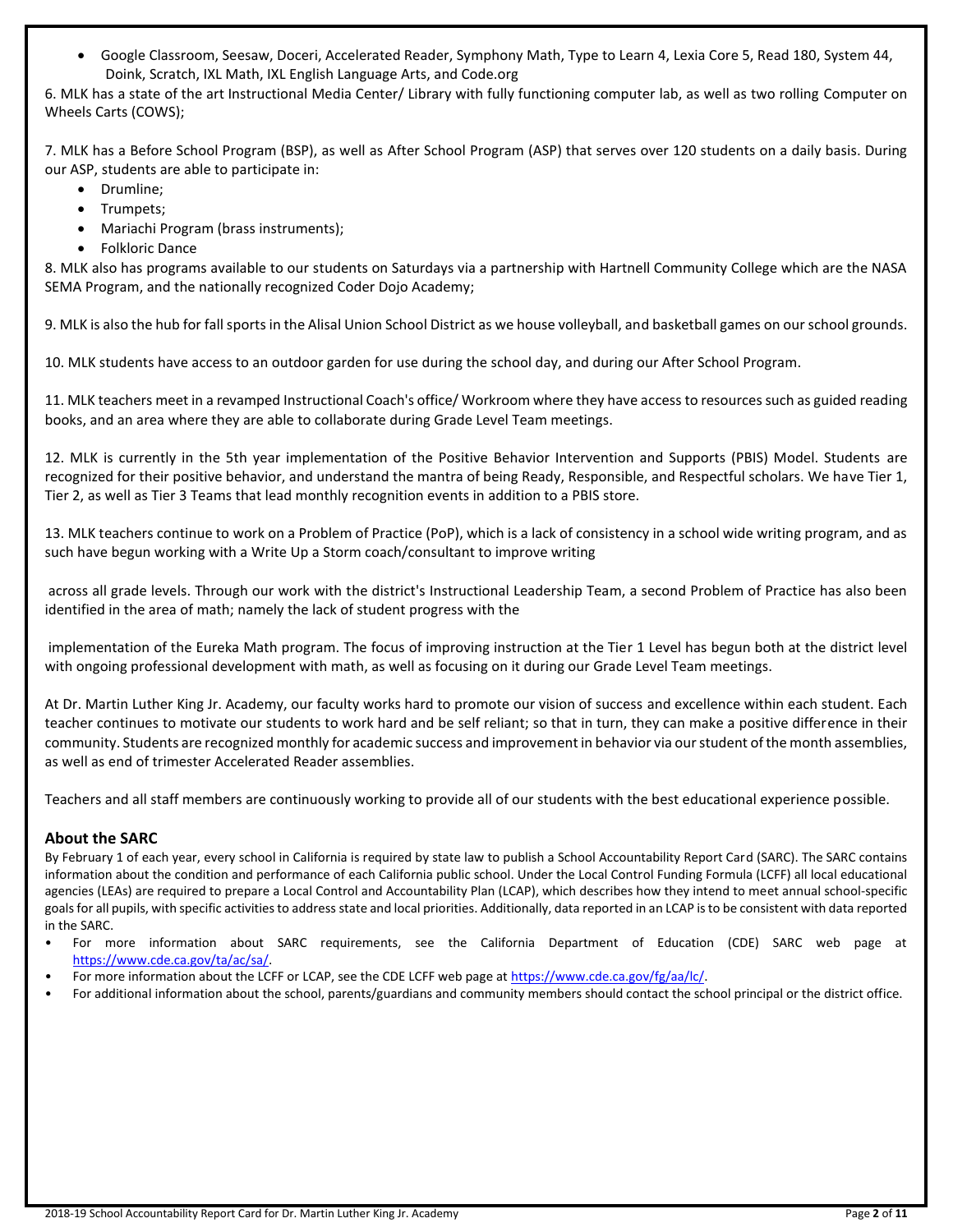| <b>Grade Level</b>      | <b>Number of Students</b> |
|-------------------------|---------------------------|
| Kindergarten            | 95                        |
| Grade 1                 | 84                        |
| Grade 2                 | 84                        |
| Grade 3                 | 92                        |
| Grade 4                 | 86                        |
| Grade 5                 | 87                        |
| Grade 6                 | 95                        |
| <b>Total Enrollment</b> | 623                       |

#### **2018-19 Student Enrollment by Group**

| Group                             | <b>Percent of Total Enrollment</b> |
|-----------------------------------|------------------------------------|
| American Indian or Alaska Native  | 0.2                                |
| <b>Hispanic or Latino</b>         | 97.9                               |
| <b>White</b>                      | 0.6                                |
| Socioeconomically Disadvantaged   | 94.5                               |
| <b>English Learners</b>           | 82.7                               |
| <b>Students with Disabilities</b> | 4.5                                |
| <b>Homeless</b>                   | 14.8                               |

# **A. Conditions of Learning**

#### **State Priority: Basic**

The SARC provides the following information relevant to the State priority: Basic (Priority 1):

- Degree to which teachers are appropriately assigned and fully credentialed in the subject area and for the pupils they are teaching;
- Pupils have access to standards-aligned instructional materials; and
- School facilities are maintained in good repair

| Teacher Credentials for Dr. Martin Luther King Jr. Academy | $17 - 18$ | 18-19 | $19 - 20$ |
|------------------------------------------------------------|-----------|-------|-----------|
| With Full Credential                                       | 25        | 21    | 24        |
| Without Full Credential                                    |           |       |           |
| Teaching Outside Subject Area of Competence                |           |       |           |

| <b>Teacher Credentials for Alisal Union School District</b> | $17 - 18$ | 18-19 | $19 - 20$ |
|-------------------------------------------------------------|-----------|-------|-----------|
| <b>With Full Credential</b>                                 |           |       | 399       |
| Without Full Credential                                     |           |       | 49        |
| Teaching Outside Subject Area of Competence                 |           |       |           |

#### **Teacher Misassignments and Vacant Teacher Positions at Dr. Martin Luther King Jr. Academy**

| Indicator                       | $17 - 18$ | 18-19 | $19 - 20$ |
|---------------------------------|-----------|-------|-----------|
| Teachers of English Learners    |           |       |           |
| Total Teacher Misassignments*   |           |       |           |
| <b>Vacant Teacher Positions</b> |           |       |           |

Note: "Misassignments" refers to the number of positions filled by teachers who lack legal authorization to teach that grade level, subject area, student group, etc. \*Total Teacher Misassignments includes the number of Misassignments of Teachers of English Learners.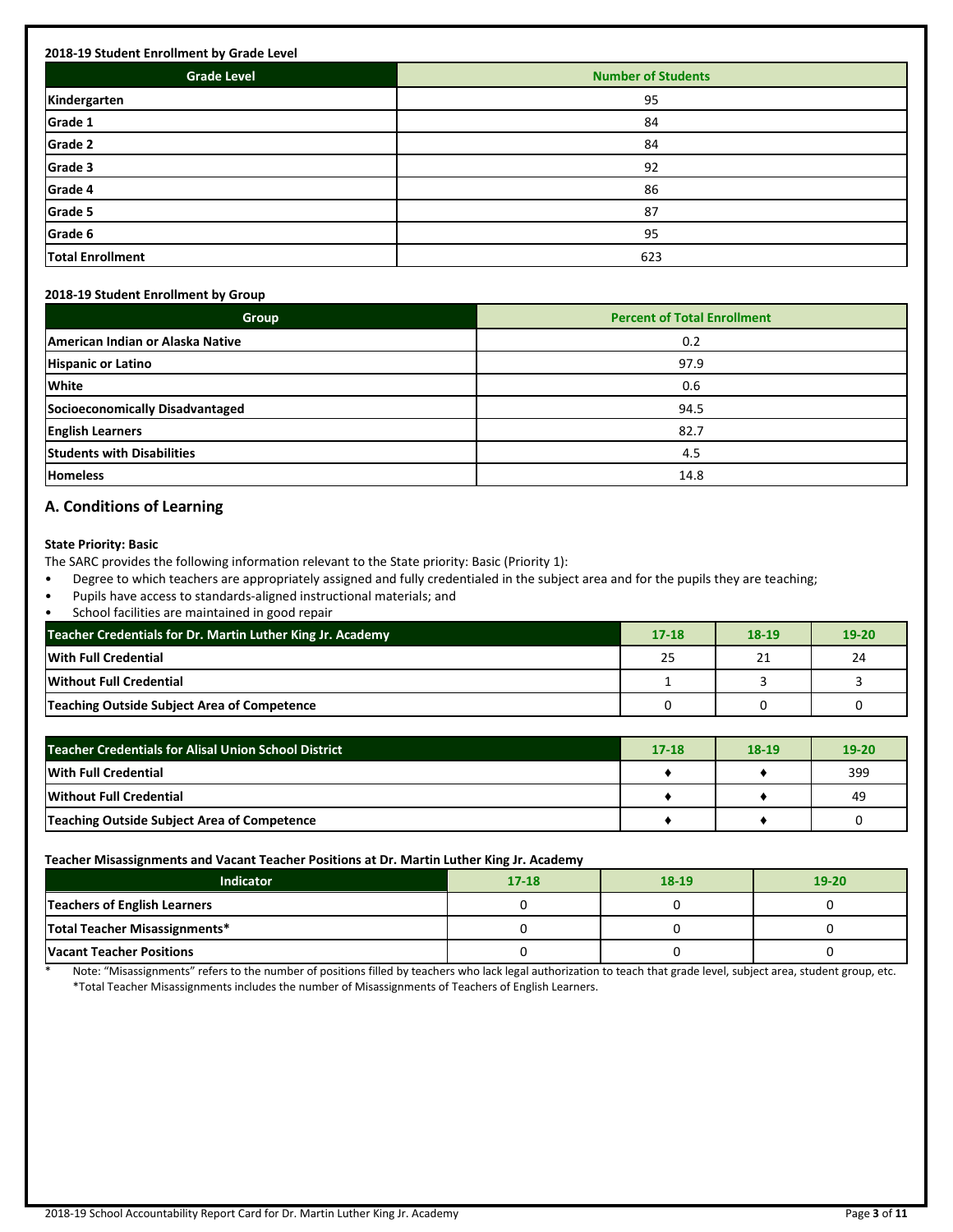# **Quality, Currency, Availability of Textbooks and Instructional Materials (School Year 2019-20)**

In order to meet requirements for common core state standards (CCSS), materials were updated as part of the 2018 adoption.

K-6 Wonders is used to teach all Language Arts standards. In K-6, teachers use Eureka Math.

# **Textbooks and Instructional Materials**

**Year and month in which data were collected: 2019**

| <b>Core Curriculum Area</b>         | <b>Textbooks and Instructional Materials/Year of Adoption</b>                                                                             |
|-------------------------------------|-------------------------------------------------------------------------------------------------------------------------------------------|
| <b>Reading/Language Arts</b>        | McMillan / McGraw-Hill, Wonders- K-3, Adopted 2017<br>McMillan / McGraw-Hill, Wonders- 4-6, Adopted 2018                                  |
|                                     | The textbooks listed are from most recent adoption:<br>Yes                                                                                |
| <b>Mathematics</b>                  | Percent of students lacking their own assigned textbook: 0<br>Eureka Math, Adopted 2018                                                   |
|                                     | The textbooks listed are from most recent adoption:<br>Yes<br>Percent of students lacking their own assigned textbook: 0                  |
| Science                             | Delta Foss- (Kinder-5th grades) - Adopted 2007<br>McGraw-Hill- (6th grade) - Adopted 2006                                                 |
|                                     | The textbooks listed are from most recent adoption:<br>Yes<br>Percent of students lacking their own assigned textbook: 0                  |
| <b>History-Social Science</b>       | McGraw Hill, Imapact / Impacto, 4th-6th Grades - Adopted May 2019<br>McGraw-Hill, Vistas - Adopted 2006                                   |
|                                     | The textbooks listed are from most recent adoption:<br>Yes                                                                                |
| <b>Foreign Language</b>             | Percent of students lacking their own assigned textbook: 0                                                                                |
|                                     | Not applicable<br>The textbooks listed are from most recent adoption:<br>No<br>Percent of students lacking their own assigned textbook: 0 |
| <b>Health</b>                       | Not applicable                                                                                                                            |
|                                     | The textbooks listed are from most recent adoption:<br>No<br>Percent of students lacking their own assigned textbook: 0                   |
| <b>Visual and Performing Arts</b>   | Not applicable                                                                                                                            |
|                                     | The textbooks listed are from most recent adoption:<br>No                                                                                 |
|                                     | Percent of students lacking their own assigned textbook: 0                                                                                |
| <b>Science Laboratory Equipment</b> | Not applicable                                                                                                                            |
|                                     | The textbooks listed are from most recent adoption:<br>No                                                                                 |
|                                     | Percent of students lacking their own assigned textbook: 0                                                                                |

Note: Cells with N/A values do not require data.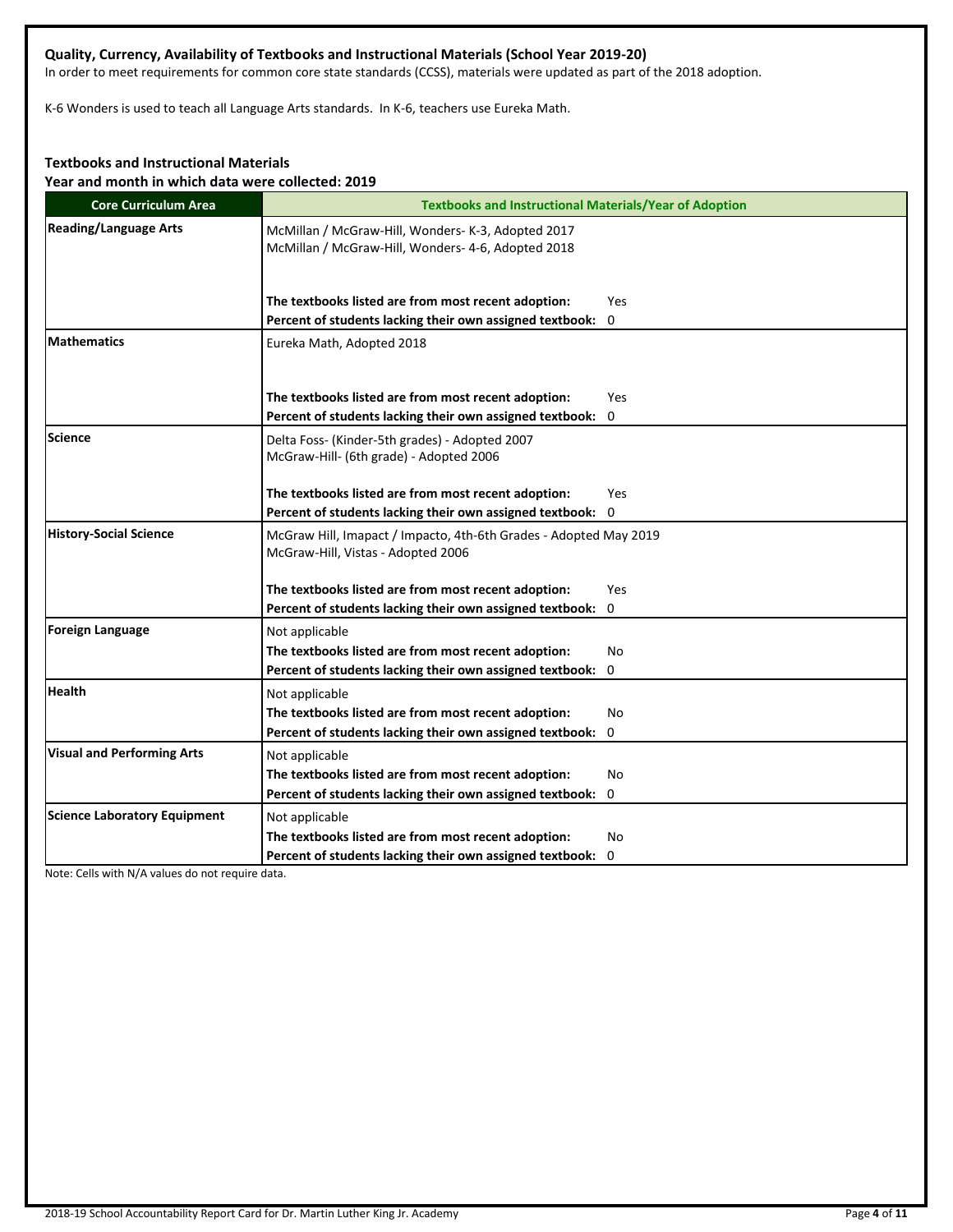# **School Facility Conditions and Planned Improvements (Most Recent Year)**

Our campus was built in 2002 and does not have any portable buildings currently in use. Our campus includes a computer lab, library and multipurpose Room. Our play area includes Four Squares, Hopscotch games, one play structure, basketball and volleyball courts and tetherball courts.

We have one day custodian and two night custodians who keep our facilities clean. This work force has provided us with a clean campus. Our cafeteria, classrooms, and rest rooms are cleaned daily. District maintenance staff takes care of the landscape and responds to requests for repair.

# **School Facility Good Repair Status (Most Recent Year) Year and month in which data were collected: August, 2019**

| <b>System Inspected</b>                                             | <b>Repair Status</b> | <b>Repair Needed and</b><br><b>Action Taken or Planned</b> |
|---------------------------------------------------------------------|----------------------|------------------------------------------------------------|
| Systems:<br>Gas Leaks, Mechanical/HVAC, Sewer                       | Good                 |                                                            |
| Interior:<br><b>Interior Surfaces</b>                               | Good                 |                                                            |
| <b>Cleanliness:</b><br>Overall Cleanliness, Pest/Vermin Infestation | Good                 |                                                            |
| <b>Electrical:</b><br>Electrical                                    | Good                 |                                                            |
| <b>Restrooms/Fountains:</b><br>Restrooms, Sinks/ Fountains          | Good                 |                                                            |
| Safety:<br>Fire Safety, Hazardous Materials                         | Good                 |                                                            |
| Structural:<br>Structural Damage, Roofs                             | Good                 |                                                            |
| External:<br>Playground/School Grounds, Windows/Doors/Gates/Fences  | Good                 |                                                            |
| <b>Overall Rating</b>                                               | <b>Exemplary</b>     |                                                            |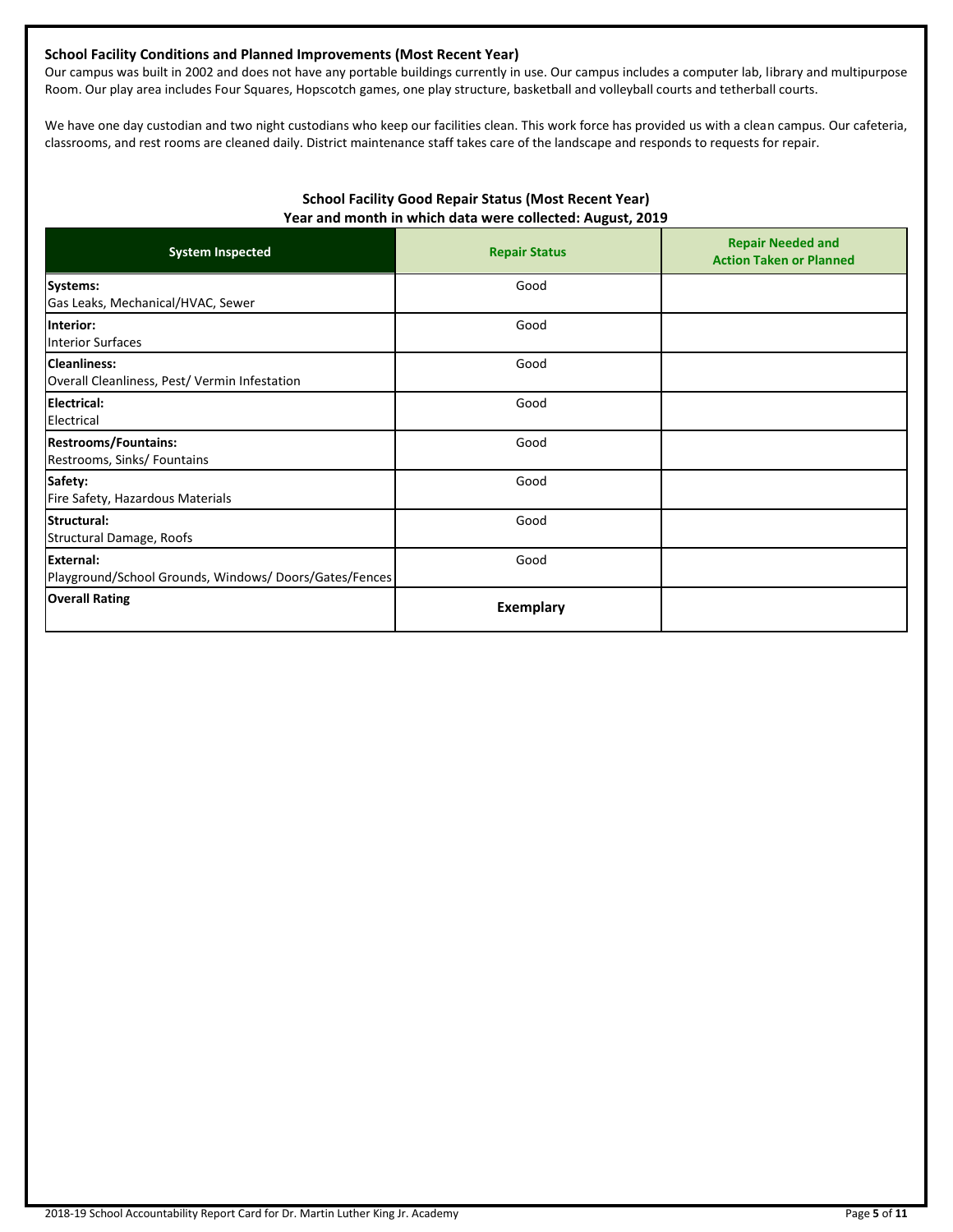# **B. Pupil Outcomes**

#### **State Priority: Pupil Achievement**

The SARC provides the following information relevant to the State priority: Pupil Achievement (Priority 4):

- **Statewide assessments** (i.e., California Assessment of Student Performance and Progress [CAASPP] System, which includes the Smarter Balanced Summative Assessments for students in the general education population and the California Alternate Assessments [CAAs] for English language arts/literacy [ELA] and mathematics given in grades three through eight and grade eleven. Only eligible students may participate in the administration of the CAAs. CAAs items are aligned with alternate achievement standards, which are linked with the Common Core State Standards [CCSS] for students with the most significant cognitive disabilities); and
- The percentage of students who have successfully completed courses that satisfy the requirements for entrance to the University of California and the California State University, or career technical education sequences or programs of study

# **CAASPP Test Results in ELA and Mathematics for All Students Grades Three through Eight and Grade Eleven**

**Percentage of Students Meeting or Exceeding the State Standard**

| <b>Subject</b> | <b>School</b><br>$17 - 18$ | <b>School</b><br>18-19 | <b>District</b><br>$17 - 18$ | <b>District</b><br>18-19 | <b>State</b><br>$17 - 18$ | <b>State</b><br>18-19 |
|----------------|----------------------------|------------------------|------------------------------|--------------------------|---------------------------|-----------------------|
| <b>IELA</b>    | 23                         | 29                     | 32                           | 36                       | 50                        | 50                    |
| <b>Math</b>    | 18                         | 25                     | 23                           | 28                       | 38                        | 39                    |

Note: Percentages are not calculated when the number of students tested is ten or less, either because the number of students in this category is too small for statistical accuracy or to protect student privacy.

Note: ELA and mathematics test results include the Smarter Balanced Summative Assessment and the CAA. The "Percent Met or Exceeded" is calculated by taking the total number of students who met or exceeded the standard on the Smarter Balanced Summative Assessment plus the total number of students who met the standard (i.e., achieved Level 3–Alternate) on the CAAs divided by the total number of students who participated in both assessments.

#### **School Year 2018-19 CAASPP Assessment Results - English Language Arts (ELA) Disaggregated by Student Groups, Grades Three through Eight and Eleven**

| <b>Student Group</b>                                 | <b>Total</b><br><b>Enrollment</b> | <b>Number</b><br><b>Tested</b> | <b>Percent</b><br><b>Tested</b> | <b>Percent</b><br><b>Met or Exceeded</b> |
|------------------------------------------------------|-----------------------------------|--------------------------------|---------------------------------|------------------------------------------|
| <b>All Students</b>                                  | 356                               | 353                            | 99.16                           | 29.46                                    |
| Male                                                 | 175                               | 174                            | 99.43                           | 27.59                                    |
| Female                                               | 181                               | 179                            | 98.90                           | 31.28                                    |
| <b>Hispanic or Latino</b>                            | 347                               | 345                            | 99.42                           | 29.28                                    |
| White                                                | --                                | $\overline{\phantom{m}}$       | $- -$                           | $-$                                      |
| <b>Socioeconomically Disadvantaged</b>               | 342                               | 340                            | 99.42                           | 29.71                                    |
| <b>English Learners</b>                              | 336                               | 334                            | 99.40                           | 29.34                                    |
| <b>Students with Disabilities</b>                    | 27                                | 26                             | 96.30                           | 3.85                                     |
| <b>Students Receiving Migrant Education Services</b> | 14                                | 14                             | 100.00                          | 21.43                                    |
| <b>Homeless</b>                                      | 49                                | 49                             | 100.00                          | 0.00                                     |

Note: ELA test results include the Smarter Balanced Summative Assessment and the CAA. The "Percent Met or Exceeded" is calculated by taking the total number of students who met or exceeded the standard on the Smarter Balanced Summative Assessment plus the total number of students who met the standard (i.e., achieved Level 3–Alternate) on the CAAs divided by the total number of students who participated in both assessments.

Note: Double dashes (--) appear in the table when the number of students is ten or less, either because the number of students in this category is too small for statistical accuracy or to protect student privacy.

# **CAASPP Test Results in Science for All Students Grades Five, Eight, and Ten**

#### **Percentage of Students Meeting or Exceeding the State Standard**

| <b>Subject</b>  | <b>School</b> | <b>School</b> | <b>District</b> | <b>District</b> | <b>State</b> | <b>State</b> |
|-----------------|---------------|---------------|-----------------|-----------------|--------------|--------------|
|                 | $17 - 18$     | 18-19         | 17-18           | 18-19           | 17-18        | 18-19        |
| <b>IScience</b> | N/A           | N/A           | N/A             | N/A             | N/A          | N/A          |

Note: Cells with N/A values do not require data.

Note: This is a placeholder for the California Science Test (CAST) which was administered operationally during the 2018-19 school year. However, these data are not available for inclusion in the 2018-19 SARC posting due February 1, 2020. These data will be included in the 2019-20 SARC posting due February 1, 2021.

#### **State Priority: Other Pupil Outcomes**

The SARC provides the following information relevant to the State priority: Other Pupil Outcomes (Priority 8):

• Pupil outcomes in the subject area of physical education

#### **2018-19 Percent of Students Meeting Fitness Standards**

| Grade<br>Level | 4 of 6 | $5$ of 6 | 6 of 6 |
|----------------|--------|----------|--------|
|                | ດາ     | 3.5      | 4      |

Note: Percentages are not calculated and double dashes (--) appear in the table when the number of students tested is ten or less, either because the number of students in this category is too small for statistical accuracy or to protect student privacy.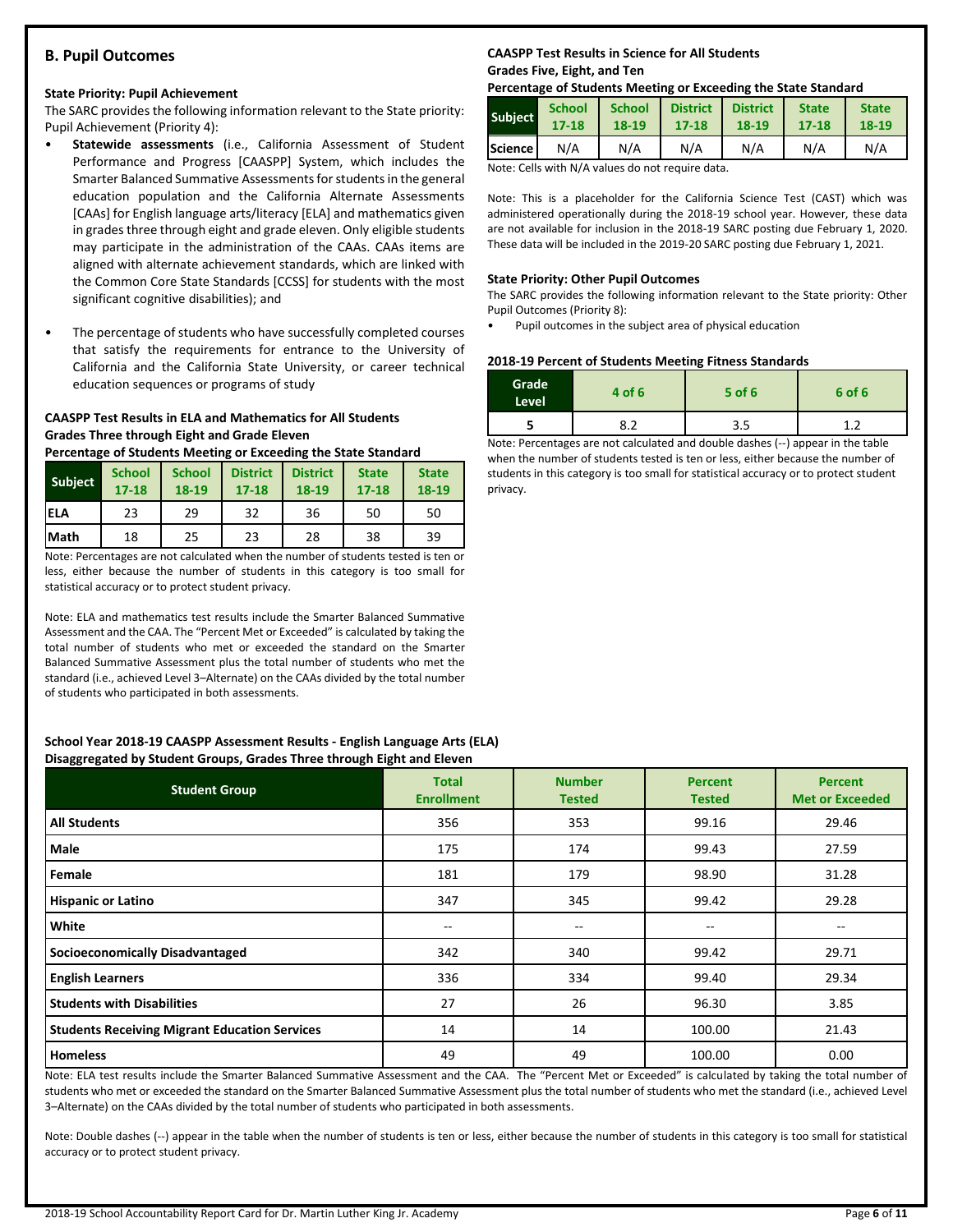Note: The number of students tested includes all students who participated in the test whether they received a score or not; however, the number of students tested is not the number that was used to calculate the achievement level percentages. The achievement level percentages are calculated using only students who received scores.

# **School Year 2018-19 CAASPP Assessment Results - Mathematics**

**Disaggregated by Student Groups, Grades Three through Eight and Eleven**

| <b>Student Group</b>                                 | <b>Total</b><br><b>Enrollment</b> | <b>Number</b><br><b>Tested</b> | <b>Percent</b><br><b>Tested</b> | <b>Percent</b><br><b>Met or Exceeded</b> |
|------------------------------------------------------|-----------------------------------|--------------------------------|---------------------------------|------------------------------------------|
| <b>All Students</b>                                  | 356                               | 354                            | 99.44                           | 24.58                                    |
| Male                                                 | 175                               | 174                            | 99.43                           | 30.46                                    |
| Female                                               | 181                               | 180                            | 99.45                           | 18.89                                    |
| <b>Hispanic or Latino</b>                            | 347                               | 345                            | 99.42                           | 24.64                                    |
| White                                                | $- -$                             | $- -$                          | --                              | --                                       |
| <b>Socioeconomically Disadvantaged</b>               | 342                               | 341                            | 99.71                           | 24.34                                    |
| <b>English Learners</b>                              | 336                               | 335                            | 99.70                           | 23.58                                    |
| <b>Students with Disabilities</b>                    | 27                                | 26                             | 96.30                           | 0.00                                     |
| <b>Students Receiving Migrant Education Services</b> | 14                                | 14                             | 100.00                          | 28.57                                    |
| <b>Homeless</b>                                      | 49                                | 49                             | 100.00                          | 0.00                                     |

Note: Mathematics test results include the Smarter Balanced Summative Assessment and the CAA. The "Percent Met or Exceeded" is calculated by taking the total number of students who met or exceeded the standard on the Smarter Balanced Summative Assessment plus the total number of students who met the standard (i.e., achieved Level 3–Alternate) on the CAAs divided by the total number of students who participated in both assessments.

Note: Double dashes (--) appear in the table when the number of students is ten or less, either because the number of students in this category is too small for statistical accuracy or to protect student privacy.

Note: The number of students tested includes all students who participated in the test whether they received a score or not; however, the number of students tested is not the number that was used to calculate the achievement level percentages. The achievement level percentages are calculated using only students who received scores.

# **C. Engagement**

## **State Priority: Parental Involvement**

The SARC provides the following information relevant to the State priority: Parental Involvement (Priority 3):

• Efforts the school district makes to seek parent input in making decisions for the school district and each school site

## **Opportunities for Parental Involvement (School Year 2019-20)**

During the 2019-2020 school year parents have had multiple opportunities to participate in their children's education. These opportunities included attending school wide meetings, sporting events, or via academic awards assemblies. Some of the meetings included the following:

- Parents participated in Parenting/ Leadership classes through the Parenting Partners project, we have a Spring, and a Fall cohort;
- Parents may also attend the Parent Project Jr./ Soluciones Cariñosas parenting classes offered at the MLK Family Resource Center;
- Parents are able to attend Cafecito/ Coffee with the Principal meetings on a monthly basis to receive information on topics of interest for them, i.e. gang awareness, drug awareness, social media safety, etc.
- Parents serve on our School Site Council and the English Language Advisory Committee; and are able to make decisions about best strategies for English Learners, and socio-economically disadvantaged students;
- Parents attended district led meetings to give input on issues that affected Dr. Martin Luther King Jr. Academy, i.e. facilities master plan meeting, Local Control Funding Formula Meeting, and annual Title I Meeting

In an effort to celebrate student athletic, and academic successes, all parents were invited to participate in the following:

- Back-to-School Night in the fall and Open House in the spring;
- Monthly Student of the Month awards ceremonies;
- Accelerated Reader Trimester Awards Assemblies;
- Weekend athletic games, and Sports Awards Assemblies;

Opportunity to join the The Parent Teacher Club was available at all times, the PTC assisted with student activities after school, as well as instrumental in raising funds to provide additional resources for our students at Dr. Martin Luther King Jr. Academy.

For parent involvement opportunities, please contact Mr. Abelardo De León Jr., Principal, or Mrs. Suzanne Contreras, Assistant Principal at (831) 796- 3916.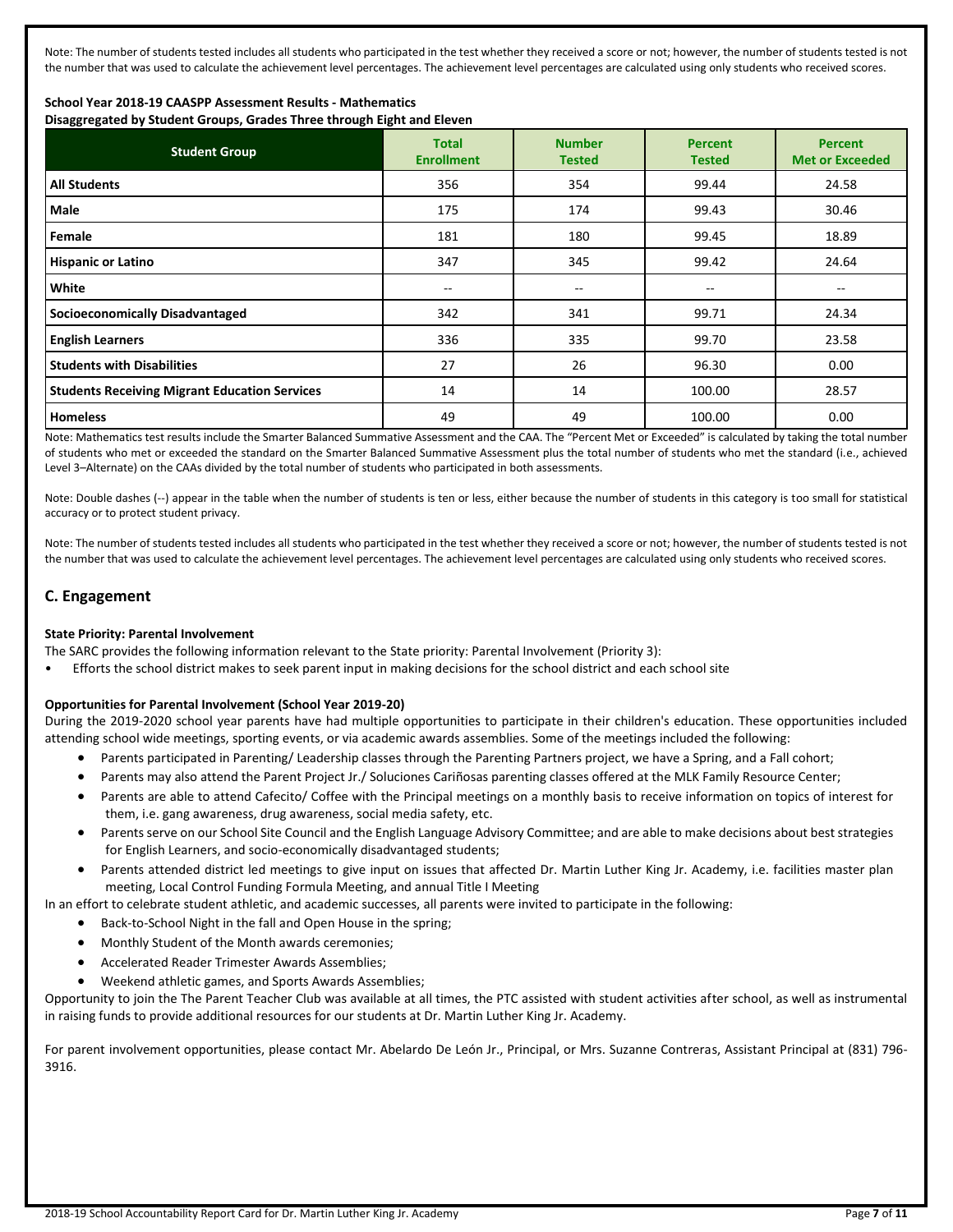### **State Priority: School Climate**

The SARC provides the following information relevant to the State priority: School Climate (Priority 6):

- Pupil suspension rates;
- Pupil expulsion rates; and
- Other local measures on the sense of safety.

#### **School Safety Plan**

Campus supervisors monitor the school grounds before and after school, at recesses, and at lunchtime. Additionally, during the morning recess, two teachers per grade level are assigned to assist with student supervision. Teachers regularly review the rules for safe, responsible behavior. All visitors are required to sign in at the office, where they receive a visitor's badge. Our campus is fenced in to assist in keeping unwanted persons from wandering through the campus.

The latest revision of our School Safety Plan was completed during the 2019-2020 school year. This revision was presented to parents during a School Site Council meeting in the Winter of 2020. The plan includes procedures for emergencies, exit routes, and inventories of emergency supplies. We make the plan available in the school office, and it is reviewed with all staff at our first staff meeting. Drills for fire, earthquake, and lockdowns are held on a monthly basis. Training for all staff members on emergency preparedness takes place on a regular basis.

School staff received training on on Positive Behavior and Interventional Supports, PBIS, a school wide discipline plan designed to reward positive student behavior. A PBIS Committee was established to continue to monitor implementation, as well as providing professional development for fellow staff members.

Additionally, a school team from MLK participated in the ALICE Trainer of Trainers Active Shooter program during the 2018 school year. School staff, and parents have received presentations on the ALICE model, and additionally teachers also receive professional development through an online model. The entire teaching staff is expected to complete the ALICE online modules and receive certification by the end of January 2020.

Students, and staff through an active shooter drill during the Spring of 2020.

| <b>Suspensions and Expulsions for the School</b> | 2016-17 | 2017-18      | 2018-19  |  |
|--------------------------------------------------|---------|--------------|----------|--|
| <b>Suspensions Rate</b>                          | 0.0     | . . <u>.</u> | U.4      |  |
| <b>Expulsions Rate</b>                           | 0.0     | u.u          | $_{0.0}$ |  |

| Suspensions and Expulsions for the District | 2016-17 | 2017-18 | 2018-19 |
|---------------------------------------------|---------|---------|---------|
| <b>Suspensions Rate</b>                     | υ.:     | <b></b> | ᆠᆞᆠ     |
| <b>Expulsions Rate</b>                      | 0.0     | 0.0     | 0.0     |

| <b>Suspensions and Expulsions for the State</b> | 2016-17 | 2017-18 | 2018-19 |
|-------------------------------------------------|---------|---------|---------|
| <b>Suspensions Rate</b>                         | 3.O     | ر. د    | ن. ت    |
| <b>Expulsions Rate</b>                          | U.L     | U.L     | U.L     |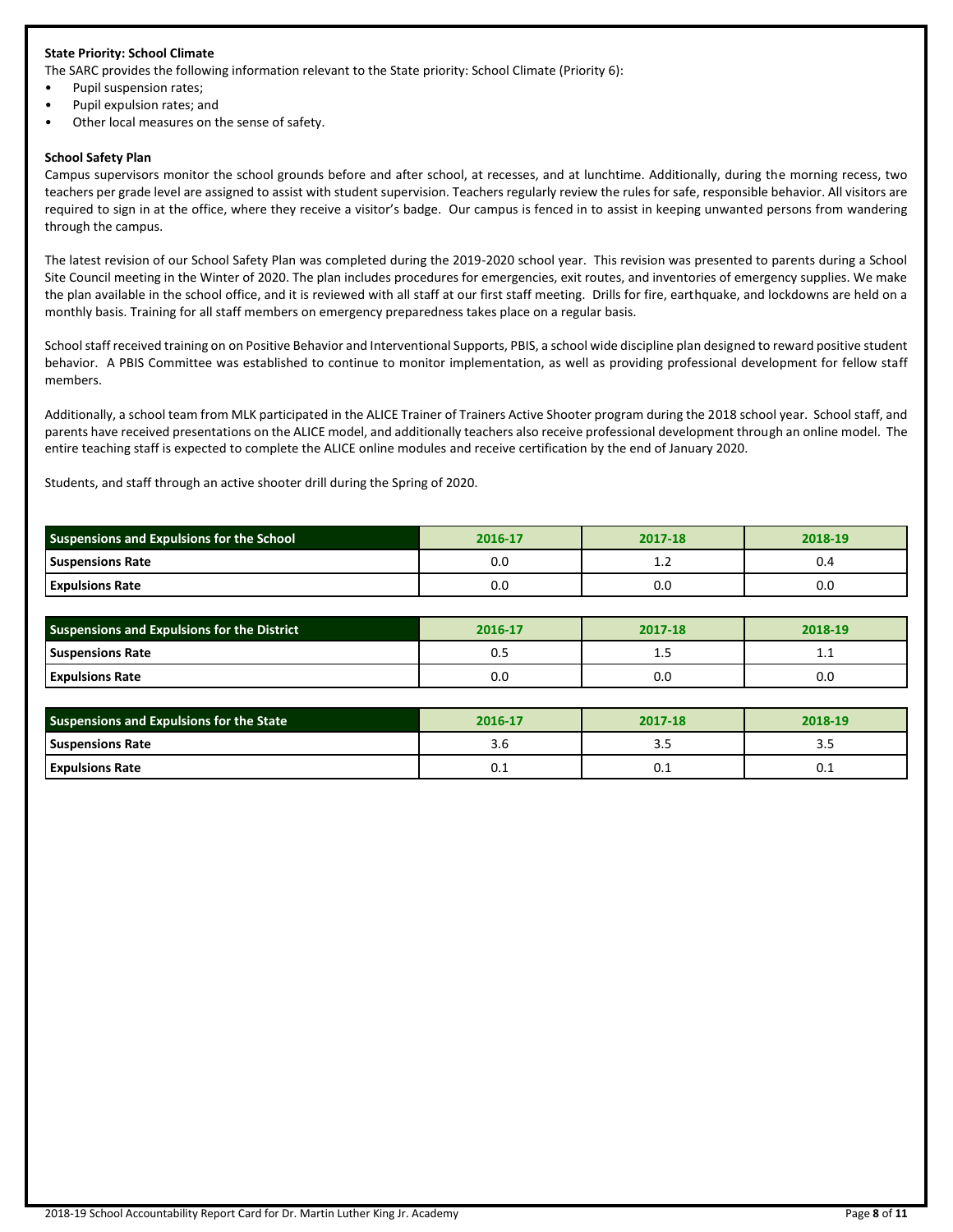# **D. Other SARC Information**

The information in this section is required to be in the SARC but is not included in the state priorities for LCFF.

#### **Ratio of Academic Counselors to Pupils (School Year 2018-19)**

| <b>Title</b>                             | Ratio                |
|------------------------------------------|----------------------|
| Acad<br><b>Jemic Counselor*</b><br>- - - | $\ddot{\phantom{0}}$ |

One Full Time Equivalent (FTE) equals one staff member working full time; one FTE could also represent two staff members who each work 50 percent of full time.

# **Student Support Services Staff (School Year 2018-19)**

| <b>Title</b>                                                                                                                                     | <b>Number of Full-Time Equivalent</b><br>(FTE) |
|--------------------------------------------------------------------------------------------------------------------------------------------------|------------------------------------------------|
| <b>Counselor (Social/Behavioral or Career Development)</b>                                                                                       |                                                |
| Library Media Teacher (Librarian)                                                                                                                |                                                |
| Library Media Services Staff (Paraprofessional)                                                                                                  |                                                |
| Psychologist                                                                                                                                     | 1.0                                            |
| <b>Social Worker</b>                                                                                                                             |                                                |
| <b>Nurse</b>                                                                                                                                     |                                                |
| Speech/Language/Hearing Specialist                                                                                                               |                                                |
| <b>Resource Specialist (non-teaching)</b>                                                                                                        | 1.0                                            |
| Other<br>Are the distribution feed to the contract theory and functions are contracted to contract the section and contracted to the contraction | 1.0<br>$\sim$ C $\sim$ 11 a.m.                 |

One Full Time Equivalent (FTE) equals one staff member working full time; one FTE could also represent two staff members who each work 50 percent of full time.

## **Average Class Size and Class Size Distribution (Elementary)**

| Grade<br>Level | 2016-17<br><b>Average</b><br><b>Class</b><br><b>Size</b> | 2016-17<br># of<br>Classes*<br><b>Size</b><br>$1 - 20$ | 2016-17<br># of<br>Classes*<br><b>Size</b><br>21-32 | 2016-17<br># of<br>Classes*<br><b>Size</b><br>$33+$ | 2017-18<br>Average<br><b>Class</b><br><b>Size</b> | 2017-18<br># of<br>Classes*<br><b>Size</b><br>$1 - 20$ | 2017-18<br># of<br>Classes*<br><b>Size</b><br>21-32 | 2017-18<br># of<br>Classes*<br><b>Size</b><br>$33+$ | 2018-19<br><b>Average</b><br><b>Class</b><br><b>Size</b> | 2018-19<br># of<br>Classes*<br><b>Size</b><br>$1 - 20$ | 2018-19<br># of<br>Classes*<br><b>Size</b><br>$21 - 32$ | 2018-19<br># of<br>Classes*<br><b>Size</b><br>$33+$ |
|----------------|----------------------------------------------------------|--------------------------------------------------------|-----------------------------------------------------|-----------------------------------------------------|---------------------------------------------------|--------------------------------------------------------|-----------------------------------------------------|-----------------------------------------------------|----------------------------------------------------------|--------------------------------------------------------|---------------------------------------------------------|-----------------------------------------------------|
| К              | 27                                                       |                                                        | 4                                                   |                                                     | 25                                                | 1                                                      | 3                                                   |                                                     | 24                                                       | 1                                                      | 3                                                       |                                                     |
| 1              | 24                                                       | $\mathbf{1}$                                           | 3                                                   |                                                     | 21                                                | 3                                                      | $\mathbf{1}$                                        |                                                     | 21                                                       | 3                                                      | 1                                                       |                                                     |
| $\overline{2}$ | 24                                                       |                                                        | 4                                                   |                                                     | 24                                                |                                                        | 4                                                   |                                                     | 21                                                       | 3                                                      | 1                                                       |                                                     |
| 3              | 24                                                       |                                                        | 4                                                   |                                                     | 29                                                |                                                        | 3                                                   |                                                     | 31                                                       |                                                        | 3                                                       |                                                     |
| 4              | 32                                                       |                                                        | 3                                                   |                                                     | 31                                                |                                                        | 3                                                   |                                                     | 29                                                       |                                                        | 3                                                       |                                                     |
| 5              | 31                                                       |                                                        | $\mathbf{1}$                                        | $\mathbf{1}$                                        | 32                                                |                                                        | $\mathbf{1}$                                        | $\overline{2}$                                      | 29                                                       |                                                        | 3                                                       |                                                     |
| 6              | 25                                                       |                                                        | $\overline{2}$                                      |                                                     | 30                                                |                                                        | $\overline{2}$                                      |                                                     | 32                                                       |                                                        | 3                                                       |                                                     |
| Other**        |                                                          |                                                        |                                                     |                                                     |                                                   |                                                        |                                                     |                                                     |                                                          |                                                        |                                                         |                                                     |

\*Number of classes indicates how many classes fall into each size category (a range of total students per class).

\*\* "Other" category is for multi-grade level classes.

## **Professional Development provided for Teachers**

| <b>Measure</b>                                                                  | 2017-18 | 2018-19 | 2019-20 |
|---------------------------------------------------------------------------------|---------|---------|---------|
| Number of school days dedicated to Staff Development and Continuous Improvement |         |         |         |

Professional Development was provided to staff in the following areas:

- Trauma Informed Self Care for Educators;
- Mindfulness for Students;
- District mandated reporter training (child abuse);
- Standards-based planning for instruction, learning and assessment, focused on Common Core State Standards, CCSS;
- 1:1 Technology Implementation (laptops, tablets, iPads);
- Phases of Close Reading;
- Bilingual Transference (for teachers facilitating Alternative Bilingual Education classes);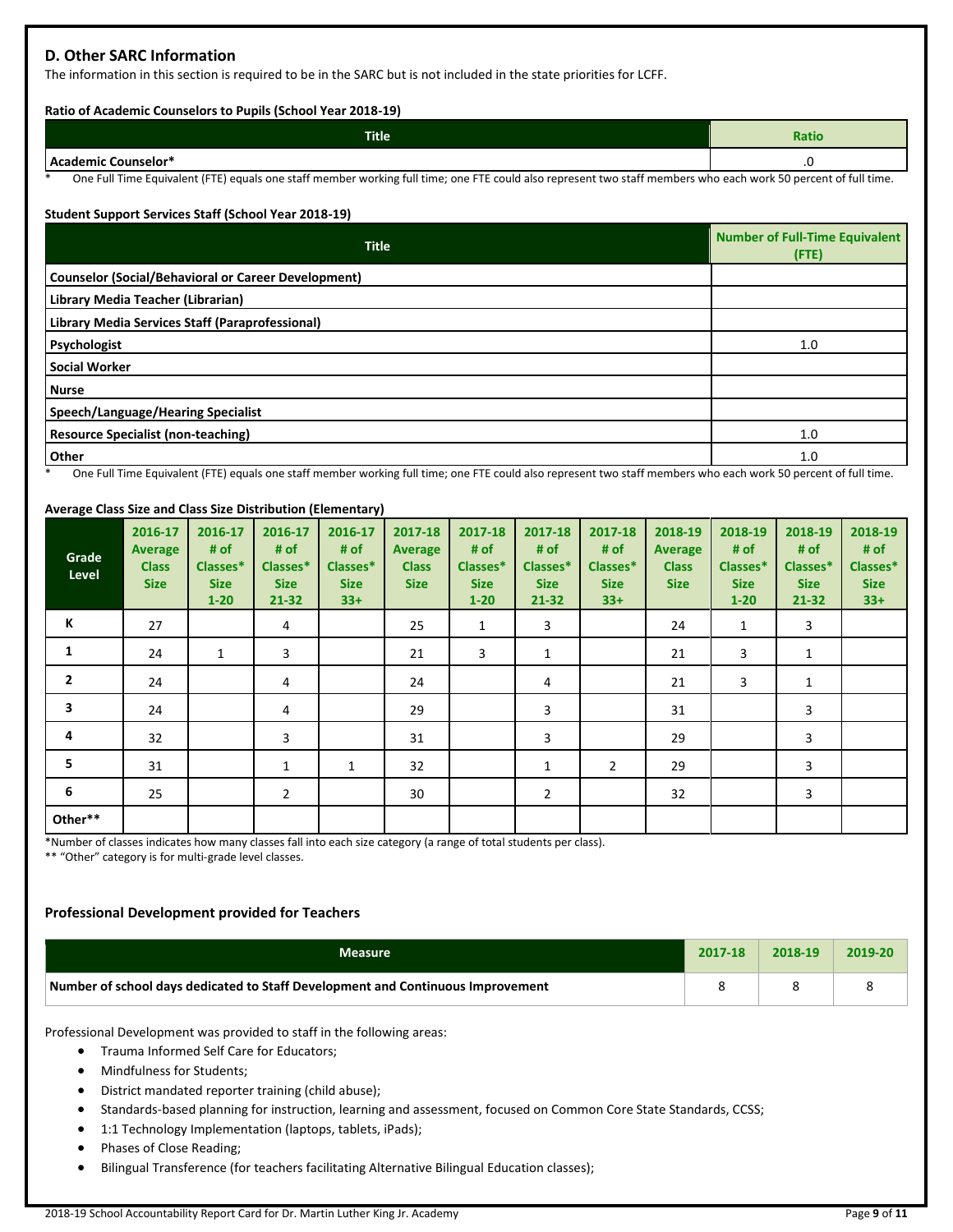- Lesson Design and Engagement;
- Coaching Cycles (for Academic Coaches);
- Engage NY Math;
- Learning Walks.

Professional development specific to Dr. Martin Luther King Jr. Academy included the following:

- High Leverage Strategies for CELDT preparation
- High Leverage Strategies for ELPAC preparation
- High Leverage Strategies for English Language Development
- Unpacking of ELPAC Tasks to prepare for the ELPAC
- Evidence Based Questioning, and Close Reading strategies to support reading during the SBAC
- Write Up a Storm Writing Professional Development (10 days)
- MLK teachers received professional development in technology through the support of our on site Ed. Tech Liaison, Ms. Osorio. PD was held on a monthly basis based on teacher requests. Ms. Osorio also provided PD during Staff Meetings on items such as software implementation, and Google G Suite.
- Unpacking of English Language Arts, Mathematics, and English Language Development Standards

Professional development was delivered through grade level sessions during regular work days with release time for classroom teachers during Grade Level Team collaboration meetings, GLTs. There were an additional 5 days of Professional Development where teachers received training based on site specific needs developed through an online survey.

Teachers were supported by the site's Academic Instructional Coach through in class demonstration lessons, release days, and during GLTs.

The Alisal Union School District Educational Services Department provides ongoing opportunities for teacher training through a number of venues that includes online, after school, as well as some weekends.

## **FY 2017-18 Teacher and Administrative Salaries**

| Category                             | <b>District</b><br><b>Amount</b> | <b>State Average for</b><br><b>Districts In Same</b><br><b>Category</b> |
|--------------------------------------|----------------------------------|-------------------------------------------------------------------------|
| <b>Beginning Teacher Salary</b>      | \$44,149                         | \$45,741                                                                |
| <b>Mid-Range Teacher Salary</b>      | \$71,785                         | \$81,840                                                                |
| <b>Highest Teacher Salary</b>        | \$100,035                        | \$102,065                                                               |
| <b>Average Principal Salary (ES)</b> | \$126,234                        | \$129,221                                                               |
| <b>Average Principal Salary (MS)</b> | \$0                              | \$132,874                                                               |
| <b>Average Principal Salary (HS)</b> | \$0                              | \$128,660                                                               |
| <b>Superintendent Salary</b>         | \$200,850                        | \$224,581                                                               |

| <b>Percent of District Budget</b> | <b>District</b><br><b>Amount</b> | <b>State Average for</b><br><b>Districts In Same</b><br><b>Category</b> |  |
|-----------------------------------|----------------------------------|-------------------------------------------------------------------------|--|
| <b>Teacher Salaries</b>           | 32%                              | 36%                                                                     |  |
| <b>Administrative Salaries</b>    | 6%                               | 5%                                                                      |  |

\* For detailed information on salaries, see the CDE Certificated Salaries & Benefits webpage a[t www.cde.ca.gov/ds/fd/cs/.](http://www.cde.ca.gov/ds/fd/cs/)

## **Types of Services Funded**

During the 2018-2019 school year, the school funded the following priorities with monies allocated to the site:

- 2 Intervention Teachers
- Newcomer After School Program Teacher
- Harmony at Home Counselor
- Classroom Field trips
- Classroom library resources
- Library Materials
- Materials and supplies
- Training activities for parents
- Software to support reading motivation (AR)
- Software to support struggling students (IXL)
- Equipment (copiers, sports, etc.)
- PBIS Program Incentives

## **FY 2017-18 Expenditures Per Pupil and School Site Teacher Salaries**

| Level              | <b>Total</b> | <b>Restricted</b> | <b>Unrestricted</b> | <b>Average</b><br><b>Teacher</b><br><b>Salary</b> |
|--------------------|--------------|-------------------|---------------------|---------------------------------------------------|
| <b>School Site</b> | \$4,171      | \$769             | \$3,402             | \$60,385                                          |
| <b>District</b>    | N/A          | N/A               | \$5,459             | \$72,451.00                                       |
| <b>State</b>       | N/A          | N/A               | \$7,506.64          | \$82,663.00                                       |

| <b>Percent Differences</b>  | <b>Unrestricted</b> | <b>Average</b><br><b>Teacher</b><br><b>Salary</b> |
|-----------------------------|---------------------|---------------------------------------------------|
| <b>School Site/District</b> | $-37.7$             | $-6.9$                                            |
| <b>School Site/ State</b>   | $-27.5$             | $-14.7$                                           |

Note: Cells with N/A values do not require data.

**The California Department of Education issued guidance to LEAs on August 1, 2018, regarding how to calculate school-level per-pupil expenditures that will be reported on 2018-19 report cards.**